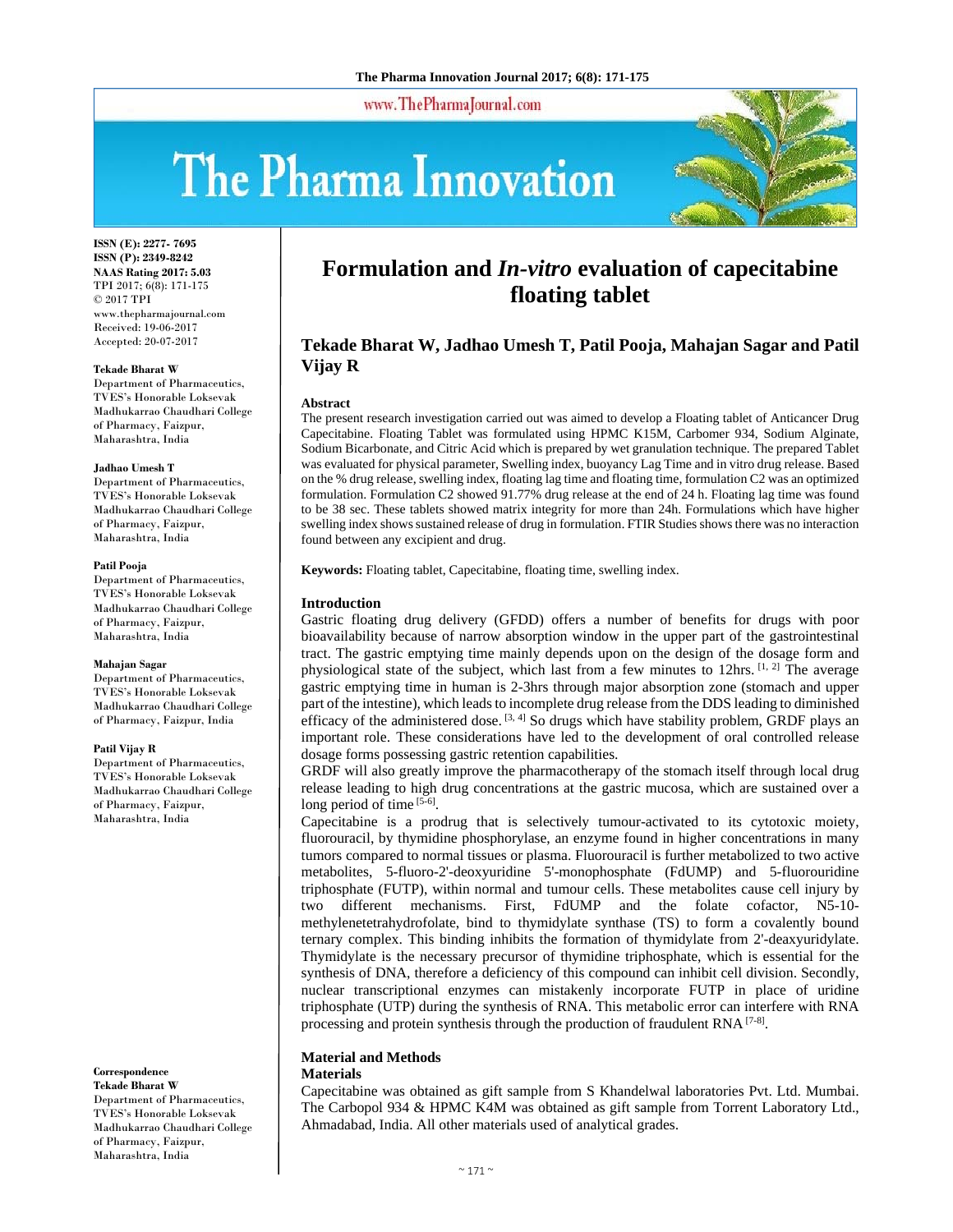#### **Preparation of Floating Tablets**

The floating tablets of Capecitabine were prepared by wet granulation method. Capecitabine was mixed with carbopol 934, HPMC K4M, sodium alginate, sodium bicarbonate, citric acid & lactose. All components were mixed for 10 min & isopropyl alcohol was added dropwise to make a good wet mass of granules. After remixing for 5 min the granule were passé through a 40 no. mesh sieve. Wet granules were put in a  $40^{\circ}$ c oven for 40 min to become dry, and talc and magnesium stearate were added to the granules as lubricating agents. Eventually, 310mg of mixture was and fed into the die of single punch machinery and compressed using 10 mm concave punches.

| Ingredients in mg   | C1  | C2  | C <sub>3</sub> | C <sub>4</sub> | <b>C5</b> | C <sub>6</sub> | C7  | C8  |
|---------------------|-----|-----|----------------|----------------|-----------|----------------|-----|-----|
| Capecitabine        | 150 | 150 | 150            | 150            | 150       | 150            | 150 | 150 |
| Carbopol 934        | 15  | 15  | 10             | 10             | 15        | 15             | 10  | 10  |
| HPMC K4M            | 50  | 50  | 50             | 50             | 30        | 30             | 30  | 30  |
| Sodium alginate     | 20  | 30  | 20             | 30             | 20        | 30             | 20  | 30  |
| Sodium bicarbonate  | 35  | 35  | 35             | 35             | 35        | 35             | 35  | 35  |
| Citric Acid         | 10  | 10  | 10             | 10             | 10        | 10             | 10  | 10  |
| Talc                | 4   | 4   | $\overline{4}$ | 4              | 4         | 4              | 4   | 4   |
| Magnesium. Stearate | 9   | 9   | 9              | 9              | 9         | 9              | 9   | 9   |
| Lactose             | 16  | 6   | 32             | 12             | 37        | 27             | 42  | 38  |
| Total weight (mg)   | 310 | 310 | 310            | 310            | 310       | 310            | 310 | 310 |
|                     |     |     |                |                |           |                |     |     |

**Table 1:** Formulations of Floating Tablets of Capecitabine.

# **Evaluation of tablets**

### **Tablet thickness**

The crown thickness of individual tablets is measured with a Vernier Caliper. The crown thickness of individual tablets is also determined for the purpose of determining the density of tablet compacts [9].

#### **Hardness**

Hardness of the tablet is determined using Monsanto hardness tester. The tablet to be tested is placed between the spindle and anvil and pressure is applied by turning the knurled knob just sufficiently to hold the tablet in position. The reading of pointer on scale is then adjusted to zero. The pressure is now increased as uniformly as possible until tablet breaks. The pointer now reads the pressure required to break the tablet.

#### **Weight Variation Test**

Twenty tablets were accurately weighed and an average weight was calculated. Not more than two of the individual weights deviate from the average weight by the percentage deviation given in the table 2

**Table 2:** I.P. Standards for Uniformity of weight.

| Sr. No | Avg. wt. of tablet   | % of deviation |
|--------|----------------------|----------------|
|        | $80 \text{ mg or} <$ | $+10$          |
|        | $> 80$ to $< 250$ mg | $+7.5$         |
|        | $>$ 250 or more      | $+$            |

#### **Friability**

Twenty tablets were accurately weighed and placed inside the chamber of friabilator. The apparatus was rotated for 100 revolutions. After rotations, the tablets were weighed and the loss in weight was determined. The loss in weight should not be more than 1%.

% Friability = Initial wt- final wt/ Initial wt  $\times 100$ 

#### **Drug Content**

Drug content from the tablets was determined by taking tablets from each formulation. Twenty tablets from each formulation were accurately weighed and powdered. Powder equivalent to 150mg of the drug was weighed and transferred into a volumetric flask using 100 ml of 0.1N HCL. A suitable volume of filtrate was diluted with a sufficient quantity of 0.1N HCL

to produce a solution containing 10mcg of Capecitabine. The absorbance was measured at 303 nm [10].

#### **Floating lag time**

The time between the introduction of tablet and its buoyancy on the 0.1N HCl was measured.

#### **Buoyancy Time**

The time during which dosage forms remain buoyant was measured

#### **Swelling Index** [11-12]

The swelling behavior of a dosage unit was measured by studying its weight gain. The swelling index of tablets was determined by placing the tablets in the basket of dissolution apparatus using dissolution medium  $0.1N$  HCl at  $37\pm0.5$  °C. After 2,4,6,8,10,12,14,16,18,20,22, and 24 h, each dissolution basket containing tablet was withdrawn, blotted with tissue paper to remove the excess water and weighed on the analytical balance (Schimadzu). The experiment was performed in triplicate for each time point and fresh samples were used for each individual time point. Swelling index was calculated by using the following formula [13].

| (Final weight of tablet – | Initial weight of tablet) |              |
|---------------------------|---------------------------|--------------|
| Swelling index $=$        |                           | $\times 100$ |
|                           | Initial weight of tablet. |              |

#### **In vitro Drug Release**

In vitro dissolution tests were conducted in triplicate for all formulations in a USPXXII tablet dissolution apparatus (Electrolab, TDT- 08L) for 12 h under sink conditions. The dissolution medium was 900 ml 0.1N HCl at  $37\pm0.5$  °C. The speed of rotation was maintained to 50 r.p.m. At a predetermined time intervals, 5 ml sample was withdrawn and diluted and absorbance was recorded. The samples were analyzed for drug release by measuring the absorbance at 303 nm using spectrophotometric method (Schimadzu UV) [14].

#### **Infrared spectroscopy**

The FTIR of pure drug and physical mixture of formulation ingredients of optimized batch was measured using Fourier transform infrared spectrophotometer (Model FTIR- 8400S,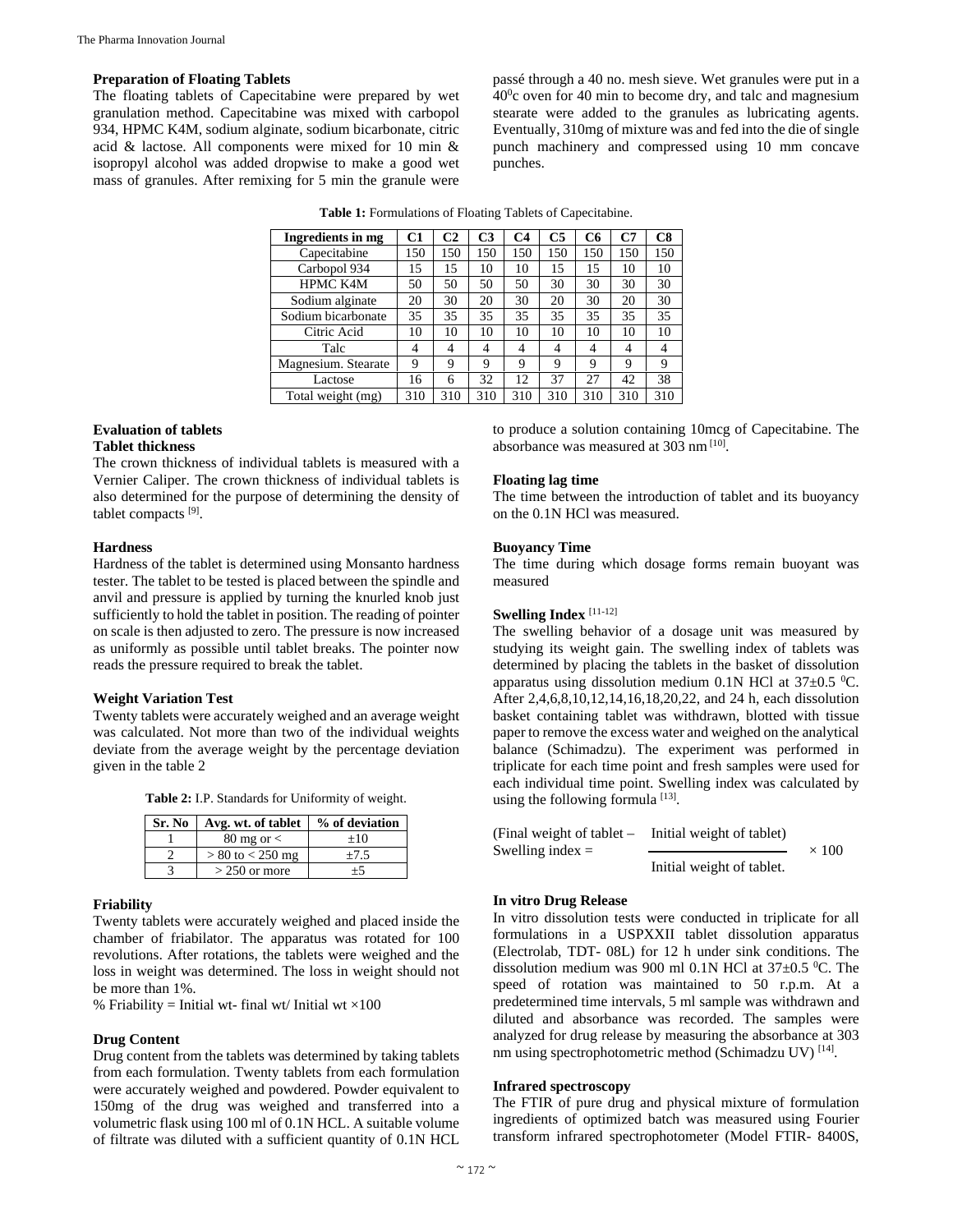Shimadzu, Japan). The amount of each formulation ingredient in the physical mixture was same as that in the optimized batch. The pure drug and physical mixture were then separately mixed with IR grade KBr. This mixture was then scanned over a wave number range of 4000 to 400cm-1 [15-17].

#### **Stability Studies**

Stability testing of formulation batch was carried out to determine the stability of drug and carrier and also to determine the physical stability of formulation under accelerated storage condition at 45ºC/70%RH. The prepared tablets were placed in borosilicate screw capped glass containers. The samples were kept at condition of 45 °C/70% RH and were analyzed at  $7<sup>th</sup>$ , 14th, 21stand 28th days for drug content, hardness and *in-vitro* dissolution study [18].

#### **Result and Discussion**

The bulk density was found in the range 0.28-0.305 gm/ml. The tapped density was found in the range 0.310-0.341 gm/ml. compressibility index was calculated. It was found in the range  $6.45-15.15$  %. Angle of repose was found in the range  $14.03<sup>0</sup>$ - $21.80<sup>0</sup>$ . The good Flow ability of granules was evidenced with angle of repose and this was further supported by lower compressibility index values.

| <b>Batch</b>   | <b>Bulk Density</b> | <b>Tapped Density</b> | Carr's Index     | Hausner's Ratio | <b>Angle of Repose</b>  |
|----------------|---------------------|-----------------------|------------------|-----------------|-------------------------|
| C1             | $0.32 \pm 0.1$      | $0.33 \pm 0.38$       | $9.09 \pm 0.22$  | $1.11 \pm 0.33$ | $17^{\circ}48 \pm 0.39$ |
| C <sub>2</sub> | $0.30 + 0.4$        | $0.34 + 0.27$         | $11.76 + 0.32$   | $1.13 \pm 0.61$ | $16^{\circ}69 \pm 0.12$ |
| C <sub>3</sub> | $0.29 + 0.2$        | $0.32 + 0.16$         | $9.37 \pm 0.15$  | $1.1 \pm 0.58$  | $19^{\circ}79 \pm 0.27$ |
| C <sub>4</sub> | $0.29 + 0.3$        | $0.33 + 0.42$         | $12.12 + 0.41$   | $1.17 \pm 0.39$ | $18^{\circ}77 \pm 0.50$ |
| C <sub>5</sub> | $0.28 + 0.5$        | $0.33 + 0.18$         | $15.15 \pm 0.35$ | $1.17 \pm 0.13$ | $15^{\circ}1 + 0.44$    |
| C6             | $0.29 + 0.1$        | $0.31 + 0.33$         | $6.45 \pm 0.39$  | $1.06 \pm 0.18$ | $17^{\circ}48 \pm 0.58$ |
| C7             | $0.29 \pm 0.4$      | $0.32 + 0.55$         | $9.37 \pm 0.51$  | $1.1 \pm 0.26$  | $20^{\circ}3 \pm 0.31$  |
| C8             | $0.29 \pm 0.6$      | $0.33+0.22$           | $12.12 + 0.52$   | $1.13 \pm 0.24$ | $21^{\circ}3 \pm 0.62$  |

**Table 3:** Evaluation of powder blend

#### **Evaluation of Capecitabine floating Tablets**

Tablets were obtained in the range with acceptable weight variations as per Pharmacopoeia specifications, less than 5%. The thickness of the tablets was found in the range 3.064 mm – 3.116 mm. Uniform thicknesses were obtained due to uniform die fill. Hardness of the tablets was found in the range 5.58-5.91 kg/cm2 . Friability of tablets was observed in acceptable range 0.13-0.47 (Less than 1%). The drug content of the tablets was found between 96.00 to 104.00% of Capecitabine floating tablet.

**Table 4:** Physical parameters of Tablets.

| <b>Batch</b>   | <b>Average Weight (mg)</b> | <b>Thickness</b> | <b>Hardness</b> | <b>Friability</b> % | Drug Content $(\% )$ | Avg. Lag Time<br>(Sec.) | <b>Buoyancy Time</b><br>(Hrs.) |
|----------------|----------------------------|------------------|-----------------|---------------------|----------------------|-------------------------|--------------------------------|
| C <sub>1</sub> | $312 \pm 0.19$             | 3.084            | $5.75 \pm 0.2$  | $0.33 \pm 0.51$     | $96.00 \pm 02$       | 49                      | 24                             |
| C <sub>2</sub> | $306 \pm 0.28$             | 3.108            | $5.75 \pm 0.4$  | $0.13 \pm 0.28$     | $98.90 \pm 04$       | 38                      | 24                             |
| C <sub>3</sub> | $303 \pm 0.31$             | 3.09             | $5.75 \pm 0.2$  | $0.13 \pm 0.06$     | $99.40 \pm 01$       | 51                      | 24                             |
| C <sub>4</sub> | $313 \pm 0.37$             | 3.09             | $5.66 \pm 0.2$  | $0.20 \pm 0.24$     | $98.55 \pm 03$       | 55                      | 24                             |
| C <sub>5</sub> | $315 \pm 0.47$             | 3.10             | $5.58 \pm 0.2$  | $0.33 \pm 0.16$     | $99.10 \pm 02$       | 39                      | 23                             |
| C6             | $308 \pm 0.29$             | 3.11             | $5.66 \pm 0.2$  | $0.46 \pm 0.18$     | $97.40 \pm 0.5$      | 47                      | 23.5                           |
| C7             | $311 \pm 0.15$             | 3.06             | $5.83 \pm 0.2$  | $0.33 \pm 0.62$     | $96.25 \pm 06$       | 43                      | 24                             |
| C8             | $307 \pm 0.41$             | 3.064            | $5.91 \pm 0.2$  | $0.47 \pm 0.12$     | $97.70 \pm 0.3$      | 58                      | 22                             |

#### *In Vitro* **Dissolution Studies**

From the results it can be observed that though the polymers HPMC K4M, Sodium Alginate has sustaining effect on a release of drug from floating tablet, but increasing concentration of polymer on the formulation retards the release of capecitabine from the tablet. From the formulation C1 to C4 shows retarded release of drug because of higher conc. of polymer, amongst these formulation C2 shows drug release i.e 91.77% at 24 hrs. due to high conc of HPMC K4M &Sodium Alginate would promote the formation of highly viscous gels upon contact with aqueous fluid. This would promote retardation of drug release rate. Formulations C5 to C8 shows95.48%, 96.23%, 95.69% and 98.10% respectively wich have more drug release than C1 to C4.



Fig 1: Cumulative drug release of floating tablet of Capecitabine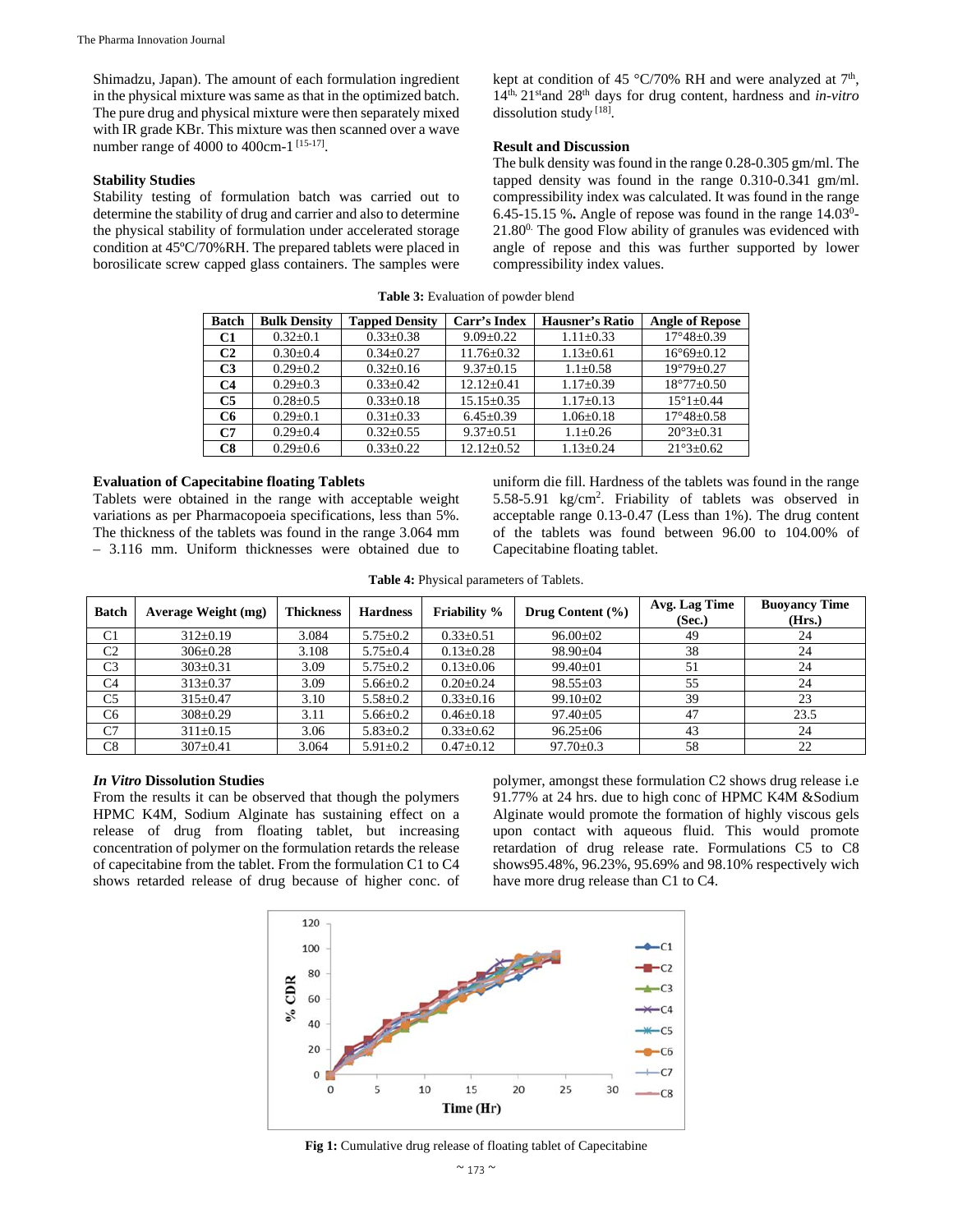#### **Swelling Index**

Swelling increases as the time passes because the polymer gradually absorbs water due to hydrophilicity of polymer. The outermost hydrophilic polymer hydrates and swells and a gel barrier are formed at the outer surface. As the gelatinous layer progressively dissolves and/or is dispersed, the hydration swelling release process is continuous towards new exposed surfaces, thus maintaining the integrity of the dosage form. The swelling rate of tablets increased in the case of formulation C2 containing Carbopol 934 and HPMC K4M. The swelling index was increases with the increasing concentration of HPMC K4M due to quick hydration due to high cross linking of polymer which increases the water absorption in floating tablet.



**Fig 2:** Swelling Index of Capecitabine

#### **Infrared spectroscopy**

It was carried out to check for the possible Drug-Excipients interaction. The IR absorption band in  $cm<sup>-1</sup>$  of the drug and excipients used in the study were similar. The IR spectrum did not show presence of any additional peaks for new functional groups indicating no chemical interaction between Drug & the used polymers. From the IR spectrum of the Drug and polymer it was found that there is no or negligible change is observed in the spectrum (which shown in figures) so, there was no chemical interaction observed between drug and excipients (polymers). In this way compatibility was studied between drug and excipient and they are stable.



**Fig 3:** FTIR Spectra of Capecitabine



**Fig 4:** FTIR Spectra of Carbapol 934



**Fig 5:** FTIR Spectra of Physical mixture

FTIR spectra of optimized formulation of drug with polymers Carbopol 934 and HPMC  $K_4$  M, showed characteristic peaks of drug at  $3437.15$ ,  $3386.86$  cm<sup>-1</sup> band for aromatic stretching of O-H group,2916.37 cm-1 for C-H stretching in methylene group, 1571.99 and 1458.18 cm¯1 for aromatic C=C stretching, 1375.25cm¯1 for methyl group of C-H stretching, 1159.88cm¯1 for C-F stretching,  $1055.85 \text{cm}^{-1}$  for sulphoxide group of S=O stretching; and Carbopol 934 peaks appeared at 1518.15cm<sup>-1</sup> for C=O stretching; and HPMC  $K_4$  M peaks were appeared at 1319.31 cm<sup>-1</sup> and 1188.15cm<sup>-1</sup> for C=O stretching; and the peaks at 3412.05cm<sup>-1</sup> is responsible for hydroxyl group O-H stretch of both polymers Carbopol 934 and HPMC K<sub>4</sub> M. These results were indicates there was no drug polymer interaction after processing of the drug into formulation.

#### **Stability Study**

Accelerated stability studies (AST) was carried for optimized formulation C2 by exposing it to 40  $\degree$ C/75% RH for one month and analyzed the sample at the interval of 7,14,21,28 days. The sample was analyzed for drug content, hardness and cumulative percentage drug release

**Table 5:** AST of F3 formulation

| <b>Parameters</b>                    | Days             |                  |                  |  |  |
|--------------------------------------|------------------|------------------|------------------|--|--|
|                                      | 15               | -30              | 45               |  |  |
| Hardness                             | $5.75 \pm 0.13$  | $5.67 \pm 0.1$   | $5.80 \pm 0.13$  |  |  |
| Drug content $(\%)$                  | $98.46 \pm 0.81$ | $98.71 \pm 0.32$ | $98.52 \pm 0.68$ |  |  |
| <i>In-vitro</i> dissolution<br>study | $91.18 + 0.21$   | $91.52 \pm 0.58$ | $91.26 \pm 0.42$ |  |  |

#### **Conclusion**

The floating tablets were prepared successfully. Floating Tablet was formulated using HPMC K15M, Carbomer 934, Sodium Alginate, Sodium Bicarbonate, and Citric Acid which is prepared by wet granulation technique. The prepared Tablet was evaluated for physical parameter, Swelling index, buoyancy Lag Time and in vitro drug release. Based on the % drug release, swelling index, floating lag time and floating time, formulation C2 was an optimized formulation. Formulation C2 showed 91.77% drug release at the end of 24 h. Floating lag time was found to be 38 sec. These tablets showed matrix integrity for more than 24h. Formulations which have higher swelling index shows sustained release of drug in formulation. So that sustained release floating tablet of Capecitabine can be prepared by using above mentioned polymers in specified concentration.

#### **References**

- 1. Bankar GS, Rhodes CT, Modern Pharmaceutics, 3rd ed. vol. 40. Marcel Dekker, Inc. New York, 1996; 668-669.
- 2. Baumgartner S, Kristel J, Vreer F, Vodopivec P, Zorko B., Optimization of floating matrix tablets and evaluation of their gastric residence time. Int. J. Pharm. 2000; 195:125- 135.
- 3. Choi BY, Park HJ, Hwang SJ, Preparation of alginate beads for floating drug delivery system effects of CO2 gas forming agents. Int. J. Pharm. 2002; 239:81-91.
- 4. Tekade BW, Jadhao UT, Thakare VM, Yogita A Chaudhari, Vaishali D Patil, Chaudhari CS *et al.* Design and *In-vitro* Evaluation of Ethyl Cellulose Based Floating Microspheres Containing Antidibetic Drug. Asian Journal of Bio. and Pharma Sci., 2013; 3:(23):33-37.
- 5. Arora S, Ali J, Khar RK, Baboota S, Floating drug delivery systems: A review, AAPS Pharm Sci Tech, 2005;